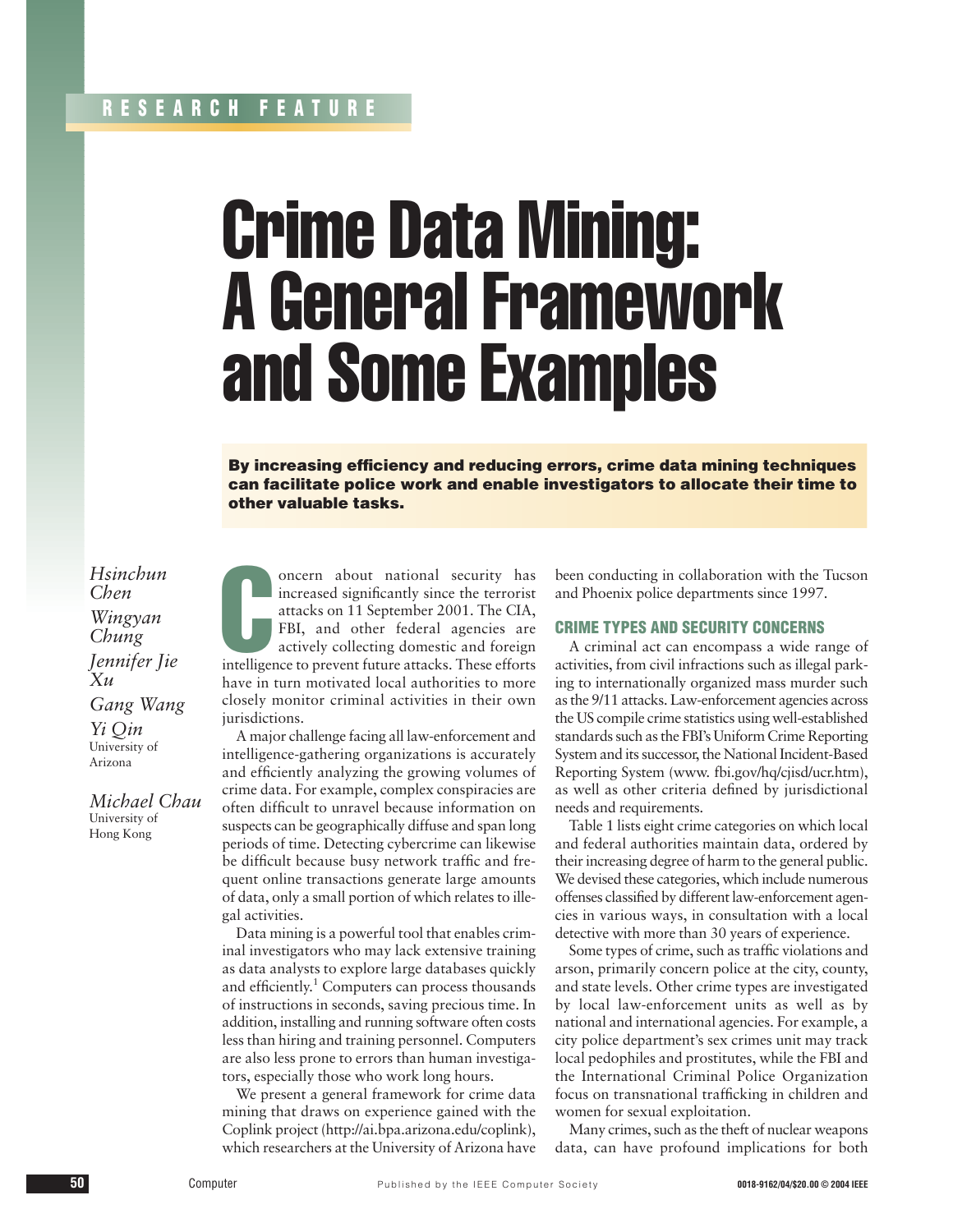| Table 1. Crime types at different law-enforcement levels. |                                                                                                                                                                                                                                                             |                                                                                                      |
|-----------------------------------------------------------|-------------------------------------------------------------------------------------------------------------------------------------------------------------------------------------------------------------------------------------------------------------|------------------------------------------------------------------------------------------------------|
| <b>Crime type</b>                                         | Local law enforcement                                                                                                                                                                                                                                       | <b>National and international security</b>                                                           |
| Traffic violations                                        | Speeding, reckless driving, causing property damage or<br>personal injury in a collision, driving under the influence of<br>drugs or alcohol, hit-and-run, "road rage"                                                                                      |                                                                                                      |
| Sex crime                                                 | Sexual abuse, rape, sexual assault, child molestation,<br>child pornography, prostitution                                                                                                                                                                   | Trafficking in women and children for sexual exploitation,<br>including prostitution and pornography |
| <b>Theft</b>                                              | Robbery, burglary, larceny, motor vehicle theft                                                                                                                                                                                                             | Theft of national secrets or weapon information, illicit trafficking<br>in stolen art and vehicles   |
| Fraud                                                     | Money laundering, counterfeiting, insurance fraud,                                                                                                                                                                                                          | Transnational money laundering, fraud, and corruption;                                               |
|                                                           | corruption and bribery, misappropriation of assets                                                                                                                                                                                                          | trafficking in stolen software, music, movies, and other<br>intellectual property                    |
| Arson                                                     | Intentionally setting fires to damage property, such as a<br>warehouse or apartment building                                                                                                                                                                |                                                                                                      |
| Gang/drug offenses                                        | Possessing, distributing, and selling illegal drugs                                                                                                                                                                                                         | Transnational drug trafficking, organized racketeering and<br>extortion, people smuggling            |
| Violent crime                                             | Murder, aggravated assault, armed robbery, forcible rape,<br>hate crime                                                                                                                                                                                     | Terrorism, air and maritime piracy, bombings                                                         |
| Cybercrime                                                | Internet fraud, such as credit card and advance fee fraud, fraudulent Web sites, and illegal online gambling and trading; network<br>intrusion and hacking; virus spreading; cyberpiracy and cyberterrorism; distributing child pornography; identity theft |                                                                                                      |

national and global security. Transnational fraud and trafficking in stolen property or contraband can severely impact trade, business, and government revenue. Local gangs as well as foreign-based drug cartels and criminal organizations exact a large financial cost as well as threaten public health and safety. Although most types of violent crime—such as murder, robbery, forcible rape, and aggravated assault—are local police matters, terrorism is a global problem that relies on cooperation at all levels of government. The Internet's pervasiveness likewise makes identity theft, network intrusion, cyberpiracy, and other illicit computer-mediated activities a challenge for many law-enforcement bodies.<sup>2</sup>

### **CRIME DATA MINING TECHNIQUES**

Traditional data mining techniques such as association analysis, classification and prediction, cluster analysis, and outlier analysis identify patterns in structured data.<sup>3</sup> Newer techniques identify patterns from both structured and unstructured data. As with other forms of data mining, crime data mining raises privacy concerns.<sup>4</sup> Nevertheless, researchers have developed various automated data mining techniques for both local law enforcement and national security applications.

*Entity extraction* identifies particular patterns from data such as text, images, or audio materials. It has been used to automatically identify persons, addresses, vehicles, and personal characteristics from police narrative reports. $5$  In computer forensics, the extraction of software metrics<sup>6</sup>—which includes the data structure, program flow, organization and quantity of comments, and use of variable names—can facilitate further investigation by,

for example, grouping similar programs written by hackers and tracing their behavior. Entity extraction provides basic information for crime analysis, but its performance depends greatly on the availability of extensive amounts of clean input data.

*Clustering techniques* group data items into classes with similar characteristics to maximize or minimize intraclass similarity—for example, to identify suspects who conduct crimes in similar ways or distinguish among groups belonging to different gangs. These techniques do not have a set of predefined classes for assigning items. Some researchers use the statistics-based *concept space* algorithm to automatically associate different objects such as persons, organizations, and vehicles in crime records.<sup>7</sup> Using link analysis techniques to identify similar transactions, the Financial Crimes Enforcement Network AI System<sup>8</sup> exploits Bank Secrecy Act data to support the detection and analysis of money laundering and other financial crimes. Clustering crime incidents can automate a major part of crime analysis but is limited by the high computational intensity typically required.

*Association rule mining* discovers frequently occurring item sets in a database and presents the patterns as rules. This technique has been applied in network intrusion detection to derive association rules from users' interaction history. Investigators also can apply this technique to network intruders' profiles to help detect potential future network attacks.<sup>9</sup>

Similar to association rule mining, *sequential pattern mining* finds frequently occurring sequences of items over a set of transactions that occurred at different times. In network intrusion detection, this approach can identify intrusion patterns among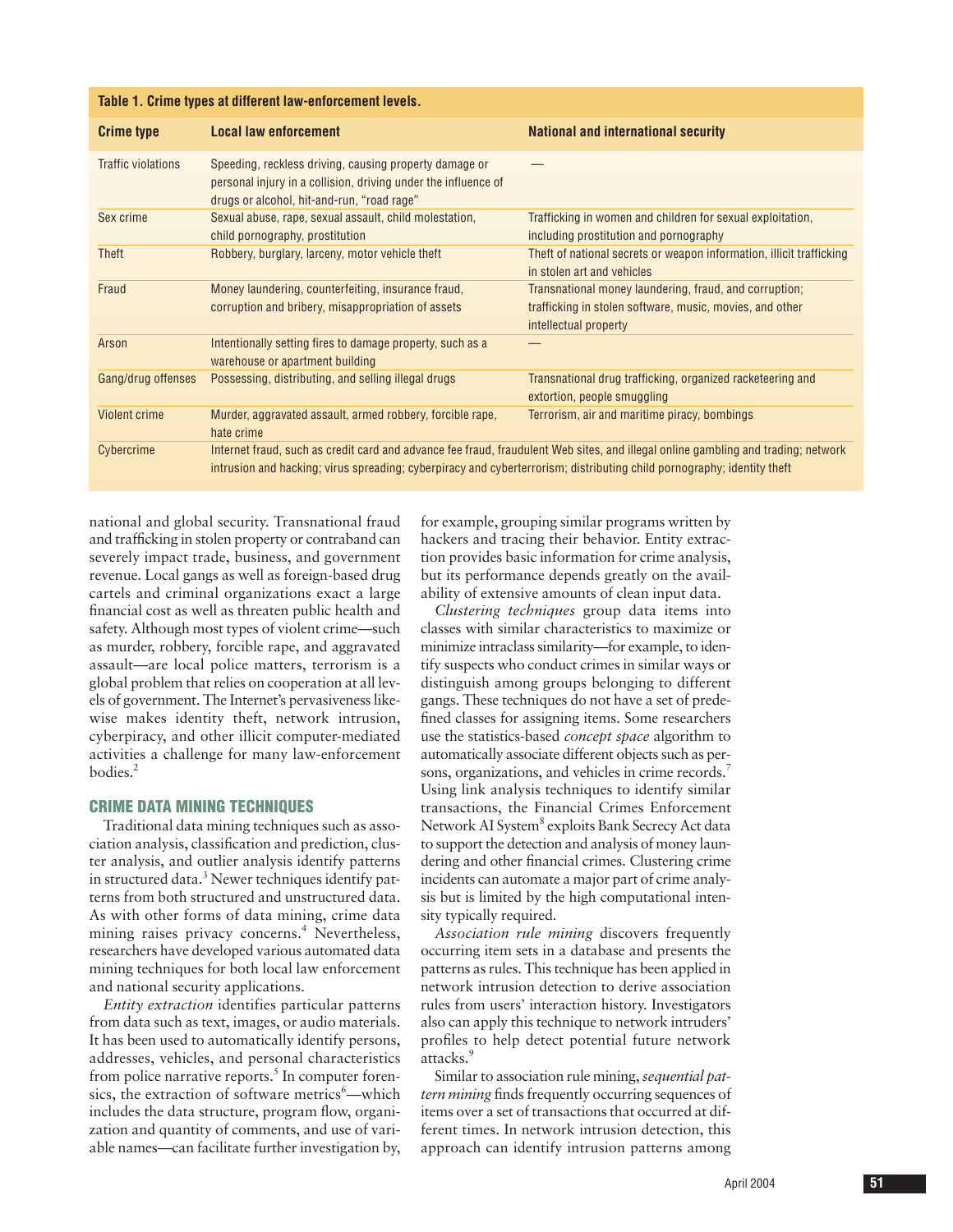*Figure 1. Crime data mining framework. The framework identifies relationships between techniques applied in criminal and intelligence analysis at the local, national, and international levels.* 



time-stamped data. Showing hidden patterns benefits crime analysis, but to obtain meaningful results requires rich and highly structured data.

*Deviation detection* uses specific measures to study data that differs markedly from the rest of the data. Also called *outlier detection,* investigators can apply this technique to fraud detection, network intrusion detection, and other crime analyses. However, such activities can sometimes appear to be normal, making it difficult to identify outliers.

*Classification* finds common properties among different crime entities and organizes them into predefined classes. This technique has been used to identify the source of e-mail spamming based on the sender's linguistic patterns and structural features.<sup>10</sup> Often used to predict crime trends, classification can reduce the time required to identify crime entities. However, the technique requires a predefined classification scheme. Classification also requires reasonably complete training and testing data because a high degree of missing data would limit prediction accuracy.

*String comparator* techniques compare the textual fields in pairs of database records and compute the similarity between the records. These techniques can detect deceptive information—such as name, address, and Social Security number—in criminal records.11 Investigators can use string comparators to analyze textual data, but the techniques often require intensive computation.

*Social network analysis* describes the roles of and interactions among nodes in a conceptual network. Investigators can use this technique to construct a network that illustrates criminals' roles, the flow of tangible and intangible goods and information, and associations among these entities. Further analysis can reveal critical roles and subgroups and vulnerabilities inside the network. This approach enables visualization of criminal networks, but investigators still might not be able to discover the network's true leaders if they keep a low profile.

# **CRIME DATA MINING FRAMEWORK**

Many efforts have used automated techniques to analyze different types of crimes, but without a unifying framework describing how to apply them. In particular, understanding the relationship between analysis capability and crime type characteristics can help investigators more effectively use those techniques to identify trends and patterns, address problem areas, and even predict crimes.

Based on the Tucson Police Department's crime classification database, which contains approximately 1.3 million suspect and criminal records ranging from 1970 to the present, and on the existing literature, we have developed the general framework for crime data mining shown in Figure 1.

The framework shows relationships between data mining techniques applied in criminal and intelligence analysis and the crime types listed in Table 1. The vertical axis arranges the techniques in increasing order of analysis capability. We identified four major categories of crime data mining techniques: entity extraction, association, prediction, and pattern visualization. Each category represents a set of techniques for use in certain types of crime analysis.

For example, investigators can use neural network techniques in crime entity extraction and prediction. Clustering techniques are effective in crime association and prediction. Social network analysis can facilitate crime association and pattern visualization. Investigators can apply various techniques independently or jointly to tackle particular crime analysis problems.

Guided by our detective consultant, we have arranged the eight crime types in increasing order of public harm on the horizontal axis. The shaded regions represent research using various analytical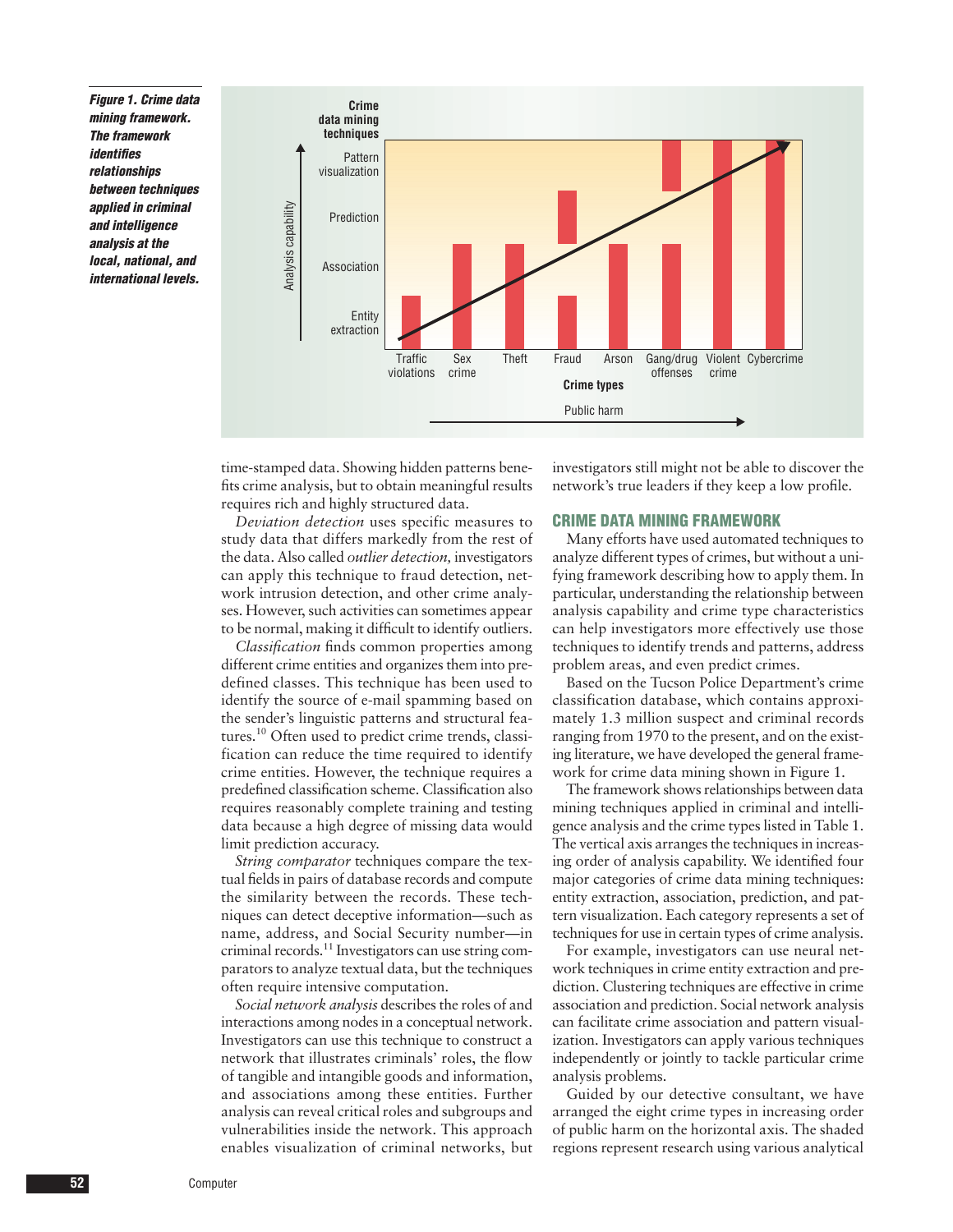techniques on certain crime types. Although they can apply any technique to any crime type, when highly organized criminal enterprises involve many people and have a pervasive societal impact, investigators must apply a spectrum of techniques to discover associations, identify patterns, and make predictions.

We believe that our framework has general applicability to crime and intelligence analysis because it encompasses all major crime types as well as both traditional and new intelligencespecific data mining techniques.

# **COPLINK CASE STUDY**

To illustrate our crime data mining framework, we describe three examples of its use in the Coplink project: named-entity extraction, deceptive-identity detection, and criminal-network analysis.

# **Named-entity extraction**

Most criminal justice databases capture only structured data that fits in predefined fields. Our first data mining task involved extracting named entities from police narrative reports, which are difficult to analyze using automated techniques. We randomly selected 36 narcotics-related reports from the Phoenix Police Department that were relatively *noisy*—all were written in uppercase letters and contained many typos, spelling errors, and grammatical mistakes.

We adopted a modified version of the AI Entity Extractor system, which uses a three-step process to identify the names of persons, locations, and organizations in a document. First, it identifies noun phrases according to linguistic rules. Second, the system calculates a set of feature scores for each phrase based on pattern matching and lexical lookup. Third, it uses a feedforward/backpropagation neural network to predict the most likely entity type for each phrase.

The AI Entity Extractor has been compared to systems reported at the Sixth Message Understanding Conference (MUC-6) and achieved aboveaverage performance. To adopt the system for crime analysis applications, we modified it to identify five entity types: person names, addresses, vehicles, narcotic names, and physical characteristics.<sup>5</sup>

Working from the selected reports, our detective consultant manually identified all entities that belong to the five categories of interest. We then conducted threefold cross-validation testing to evaluate the system.

The modified extractor performed well in identifying person names (74.1 percent) and narcotic drugs (85.4 percent) from the test data set, but not as well for addresses (59.6 percent) and personal properties (46.8 percent). Recalls for the same categories were 73.4, 77.9, 51.4, and 47.8 percent, respectively. Vehicle name results were not analyzed because only four references to vehicles occurred in the 36 reports.

These preliminary results demonstrated the feasibility and potential value of applying entity extraction techniques to crime data mining, especially considering that the narrative reports were much noisier than the news articles used in the MUC-6 evaluations. Although we tested only 36 reports in our study, we plan to use training and testing data typical of other practical data mining applications to more thoroughly evaluate the system. We also are exploring interactive ways to integrate human knowledge into the extractor's learning component.

Using advanced analysis techniques to further extract information from narrative documents, such as the roles of entities and the relationships among them, is an important future research direction. Often, entities provide the unit of analysis in other crime data mining applications.

#### **Deceptive-identity detection**

Suspects often give false names, birth dates, or addresses to police officers and thus have multiple database entries, making it difficult for officers to determine a suspect's true identity and relate past incidents involving that person. Our second data mining task involved automatically detecting deceptive criminal identities from the Tucson Police Department's database, which contains information such as name, gender, address, ID number, and physical description. Our detective consultant manually identified 120 deceptive criminal records involving 44 suspects from the database.

Based on the criminal identity deception taxonomy we developed in a case study, we selected name, birth date, address, and Social Security number to represent a criminal's identity and ignored other less reliable fields. Our method employed string comparators to compare values in the corresponding fields of each record pair.<sup>11</sup> Comparators measure the similarity between two strings. We normalized the similarity values between 0 and 1, and calculated an overall similarity measure between two records as a Euclidean vector norm over the four chosen fields. A Euclidean vector norm is the square root of the sum of squared similarity measures and is also normalized between 0 and 1.

**Crime investigators must apply a spectrum of techniques to discover associations, identify patterns, and make predictions.**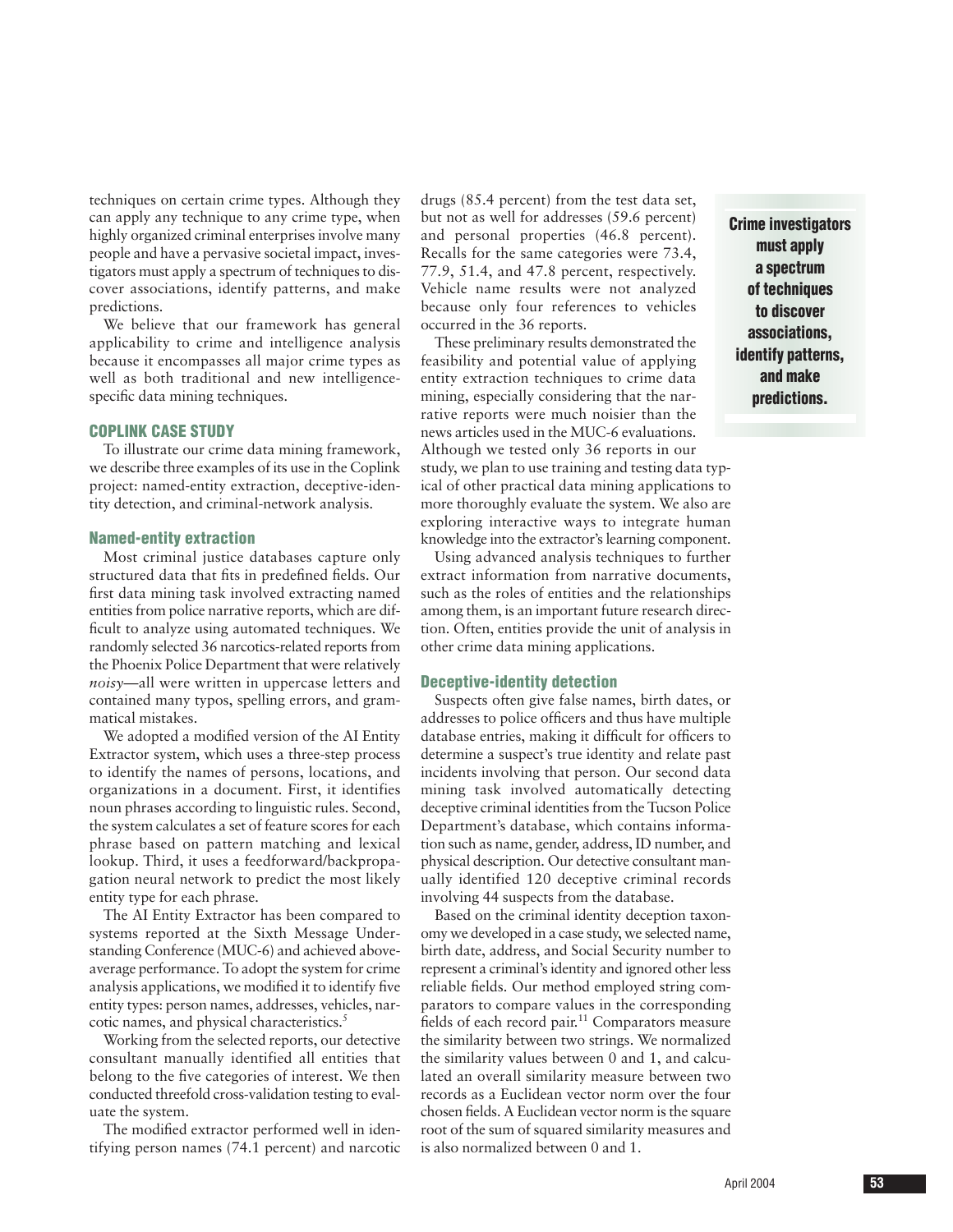

*Figure 2. Criminal-network analysis. (a) Data mining uncovered 16 target gang members from a network of 164 criminals in the Tucson Police Department database. (b) The circles represent subgroups and are tagged with their leaders' names. Each circle's size is proportional to the number of members in the subgroup.*

We employed a holdout validation method using two-thirds of the data for training and the rest for testing. In the training stage, we tried threshold values ranging from 0.00 to 1.00 that differentiated between deceptive and not-deceptive records. We first determined the optimal threshold to be reached when the association decisions best matched our expert's judgments, 0.48, then used this value to assess our algorithm's predicted association accuracy in the testing stage.

In the training stage, the algorithm achieved its highest accuracy, 97.4 percent, with a low 2.6 percent false-negative rate and 2.6 percent false-positive rate. In the testing stage, the algorithm achieved an accuracy of 94.0 percent in linking deceptive records that pointed to the same suspect.

The results again demonstrated that crime data mining is feasible and promising. Testing errors that occurred in the false-negative category, in which unrelated suspects were recognized as being related, might be caused by the overall threshold value obtained from the training stage. Thus, an adaptive threshold might be more desirable for developing an automated process in future research.

With this technique, law-enforcement officers can retrieve existing identity records relating to a suspect in their databases that traditional exactmatch techniques often fail to locate. They also can use this technique as a preprocessing tool to combine identity records representing the same person for other crime data mining applications, thereby improving subsequent data analysis.

#### **Criminal-network analysis**

Criminals often develop networks in which they form groups or teams to carry out various illegal activities. Our third data mining task consisted of identifying subgroups and key members in such networks and then studying interaction patterns to develop effective strategies for disrupting the networks. Our data came from 272 Tucson Police Department incident summaries involving 164 crimes committed from 1985 through May 2002.

We used a concept-space approach to extract criminal relations from the incident summaries and create a likely network of suspects. Co-occurrence weight measured the relational strength between two criminals by computing how frequently they were identified in the same incident.<sup>7</sup> We used hierarchical clustering to partition the network into subgroups and the block-modeling approach to identify interaction patterns between these subgroups.<sup>12</sup> We also calculated centrality measures—degree, betweenness, and closeness—to detect key members in each group, such as leaders and gatekeepers.

As Figure 2a shows, data mining uncovered 16 target gang members from the resulting network. In Figure 2b, the circles represent subgroups the system found, and they bear the labels of their leaders' names. A circle's size is proportional to the number of members in that subgroup. The thick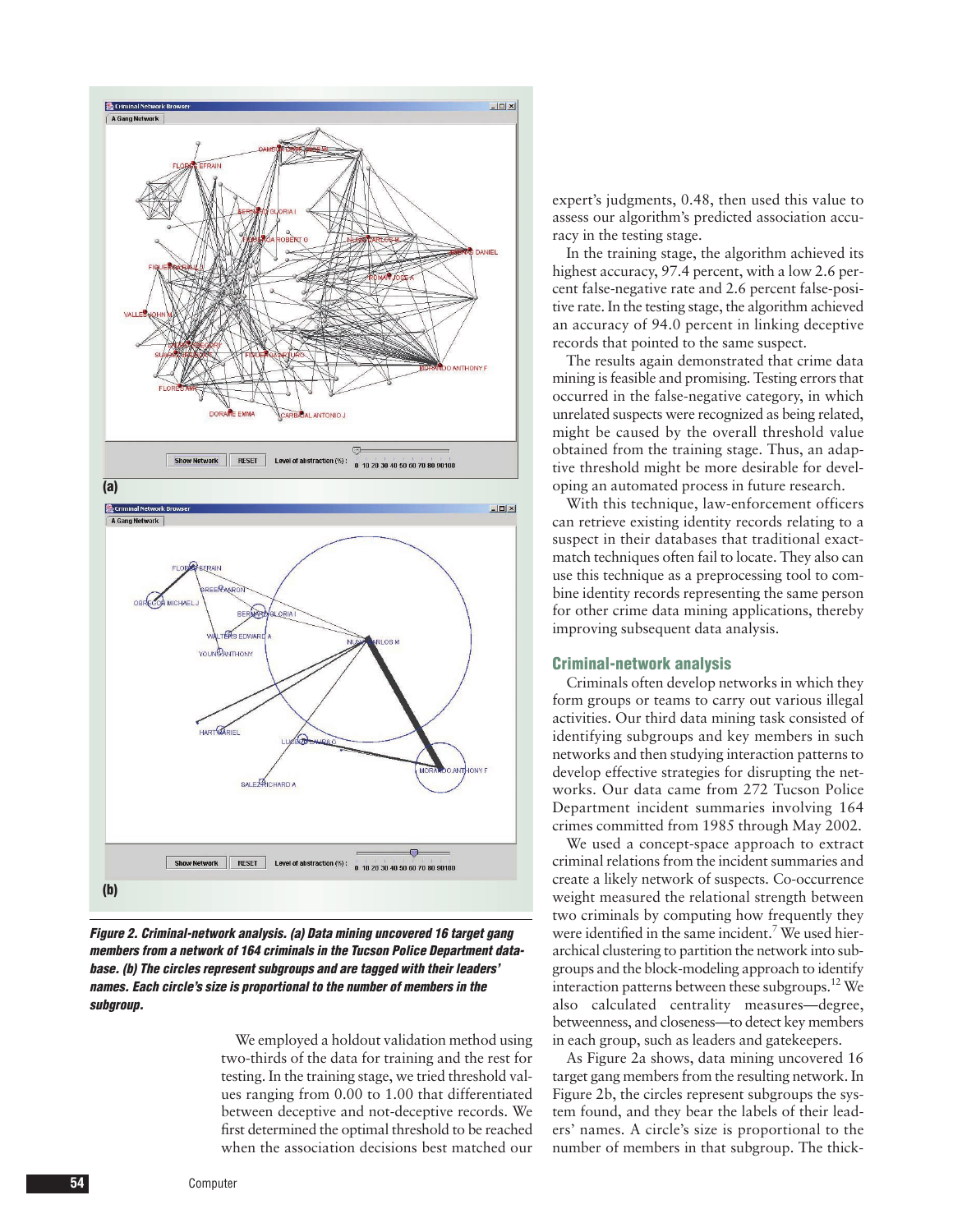ness of straight lines connecting circles indicates the strength of relationships between subgroups.

We conducted a two-hour field study with three Tucson Police Department domain experts who evaluated the analysis's validity by comparing the results against their knowledge of gang organization. They confirmed that the system-found subgroups correctly represented the real groups' organization. For example, the biggest group consisted of gang members involved in many murders and assaults. The second largest group specialized in drug distribution and sales. Interaction patterns between subgroups found in the network were valid as well.

According to the experts, members from the two biggest groups associated frequently, and their leaders were good friends. In most cases, the analysis also correctly identified central members who played important roles. For example, the leader of the second largest subgroup made considerable money from selling and distributing drugs.

All three experts believed that this system could greatly increase crime analysts' work productivity by efficiently extracting criminal association information from data and using that information to generate and visualize criminal networks. More importantly, it would help discover knowledge about criminal organizations that requires many hours to uncover manually. In addition, the system would help novice investigators understand the structure and operations of criminal enterprises relatively quickly. Finally, it could suggest investigative leads that would otherwise be overlooked and help prevent crimes by disrupting criminal networks effectively.

Studying criminal networks requires additional data mining capabilities: entity extraction and cooccurrence analysis to identify criminal entities and associations, clustering and block modeling for discovering subgroups and interaction patterns, and visualization for presenting analysis results. One drawback of our current approach is that it generates mostly static networks. Given that criminal networks are dynamic, future research will focus on the evolution and prediction of criminal networks.

H uman investigators with years of experience can often analyze crime trends precisely, but as the incidence and complexity of crime increases, human errors occur, analysis time increases, and criminals have more time to destroy evidence and escape arrest. By increasing efficiency and reducing errors, crime data mining techniques can facilitate police work and enable investigators

to allocate their time to other valuable tasks.

Much work remains in this emerging field. For example, investigators can use crime entity-extraction techniques to analyze the behavioral patterns of serial offenders. Crime association and clustering techniques can reveal the identities of cybercriminals who use the Internet to spread illegal messages or malicious code. Investigators can use machine-learning algorithms—such as ID3, neural networks, Support Vector Machines, and genetic algorithms—to predict crimes by analyzing factors such as time, location, vehicle, address, physical characteristics, and property. They also can use these tools to develop more intuitive techniques for crime pattern and network visualization.

We are continuing our research in crime data mining using Coplink data as our testbed. We intend to supplement this work with information from the US Secret Service and the US Citizenship and Immigration Services, public infrastructure data, terrorists' and extremists' Web sites, television news archives, and disease and biological agent statistics. Currently, we are creating a multilingual cybercrime database with the help of experts from the Tucson and Phoenix police departments and the Taiwan Criminal Investigation Bureau, our research partner. This effort will monitor suspicious Internet newsgroups, chat rooms, peer-to-peer network messages, and Web sites in the US and Taiwan and download messages for further analysis. ■

#### **Acknowledgment**

The Coplink project was funded by the National Institute of Justice and the National Science Foundation.

#### **References**

- 1. U.M. Fayyad and R. Uthurusamy, "Evolving Data Mining into Solutions for Insights," *Comm. ACM*, Aug. 2002, pp. 28-31.
- 2. W. Chang et al., "An International Perspective on Fighting Cybercrime," *Proc. 1st NSF/NIJ Symp. Intelligence and Security Informatics*, LNCS 2665, Springer-Verlag, 2003, pp. 379-384.
- 3. J. Han and M. Kamber, *Data Mining: Concepts and Techniques*, Morgan Kaufmann, 2001.
- 4. H. Kargupta, K. Liu, and J. Ryan, "Privacy-Sensitive Distributed Data Mining from Multi-Party Data," *Proc. 1st NSF/NIJ Symp. Intelligence and Security Informatics*, LNCS 2665, Springer-Verlag, 2003, pp. 336-342.